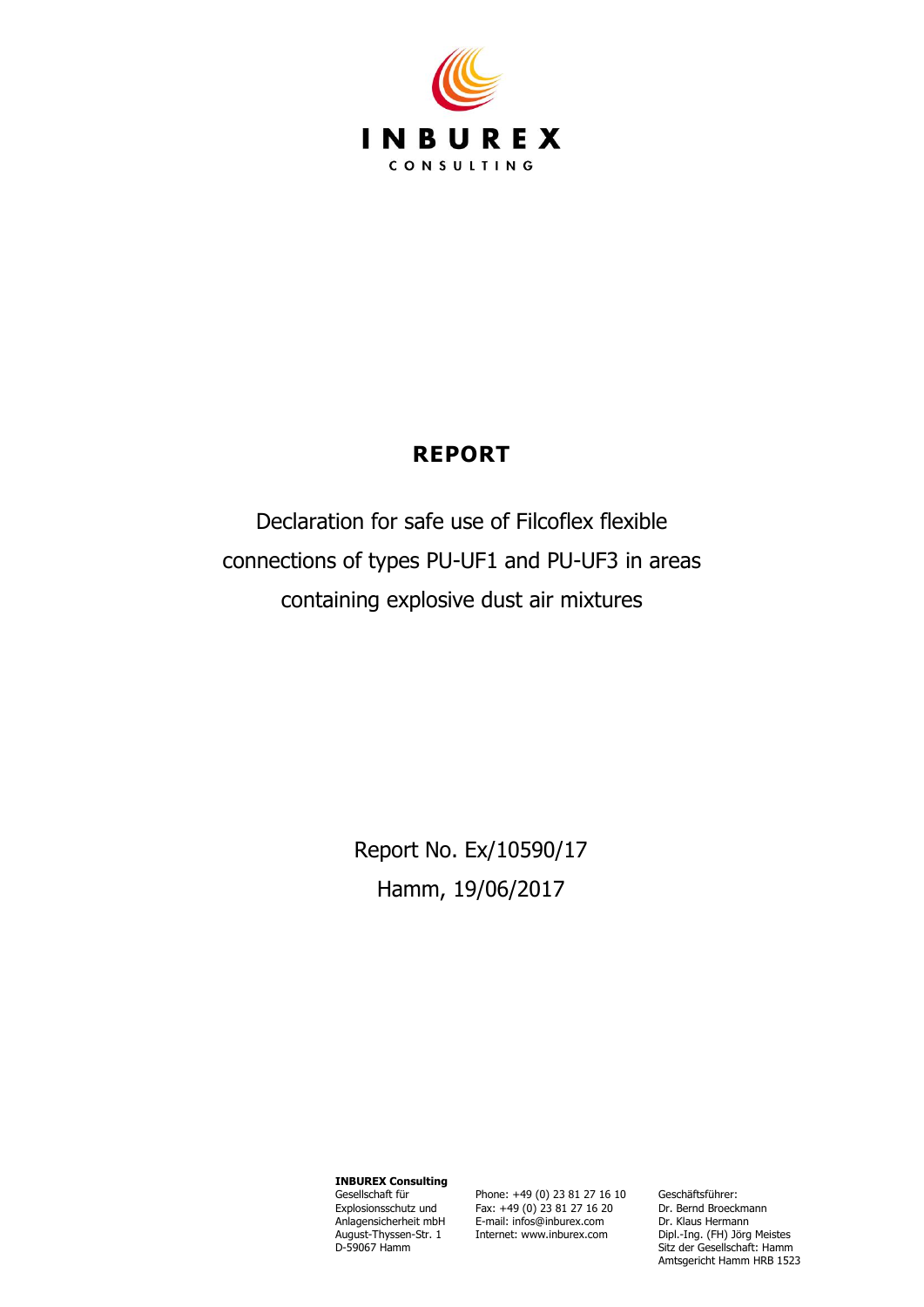# <span id="page-1-0"></span>**1 General Information**

| <b>Report No.</b>     | EX/11590/17                                                                                                                                                                                                                                                                                                                                   |  |  |
|-----------------------|-----------------------------------------------------------------------------------------------------------------------------------------------------------------------------------------------------------------------------------------------------------------------------------------------------------------------------------------------|--|--|
| <b>Classification</b> | Confidential                                                                                                                                                                                                                                                                                                                                  |  |  |
| Title                 | Declaration for safe use of Filcoflex flexible connections of types PU-UF1 and PU-UF3<br>in areas containing explosive dust air mixtures                                                                                                                                                                                                      |  |  |
| <b>Author</b>         | Gerard van Laar, M. Sc.                                                                                                                                                                                                                                                                                                                       |  |  |
| <b>Summary</b>        | In this report the safe application of certain types of flexible joints manufactured by<br>Filcoflex inside dust hazardous areas and containing explosive dust mixtures, has been<br>assessed.                                                                                                                                                |  |  |
|                       | The materials PU-UF1 and PU-UF3 can be safely used in relation to static hazards for<br>flexibles with maximum length of 1000 mm of pure flexible inside dust hazardous<br>environments containing dust mixtures with dusts with minimum ignition energies<br>larger than 1 mJ. They shall not be used in case of flammable gases and vapors. |  |  |
| <b>Client</b>         | <b>Filcoflex BV</b>                                                                                                                                                                                                                                                                                                                           |  |  |
|                       | Veerweg 19                                                                                                                                                                                                                                                                                                                                    |  |  |
|                       | 5171 PW Kaatsheuvel<br>The Netherlands                                                                                                                                                                                                                                                                                                        |  |  |
| <b>Contact Person</b> | Werner van Loon                                                                                                                                                                                                                                                                                                                               |  |  |
|                       | Tel +31 (0) 416 764 764                                                                                                                                                                                                                                                                                                                       |  |  |
|                       | Email: werner@filcoflex.com                                                                                                                                                                                                                                                                                                                   |  |  |
| <b>Contractor</b>     | INBUREX GmbH, Hamm                                                                                                                                                                                                                                                                                                                            |  |  |
|                       |                                                                                                                                                                                                                                                                                                                                               |  |  |
| <b>Section</b>        | Brand- und Explosionsschutz                                                                                                                                                                                                                                                                                                                   |  |  |
| <b>Place, Date</b>    | Hamm, 19/06/2017                                                                                                                                                                                                                                                                                                                              |  |  |
| <b>Signatures</b>     |                                                                                                                                                                                                                                                                                                                                               |  |  |

Gerard van Laar, M. Sc. Senior Consulting Scientist Dipl.-Ing. (FH) Jörg Meistes Managing Director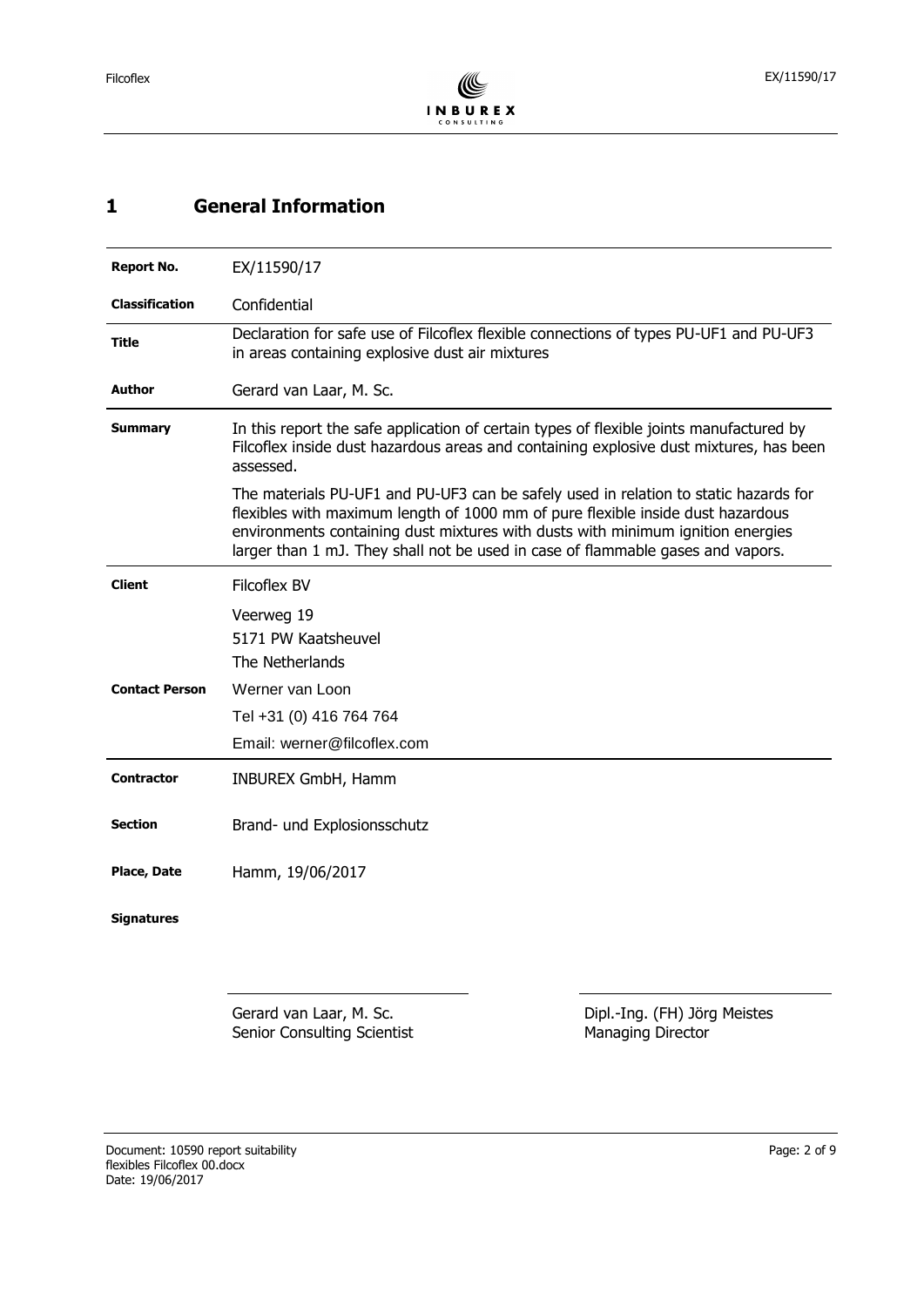

# **Contents**

| $\mathbf{1}$            |                                                                               |  |  |
|-------------------------|-------------------------------------------------------------------------------|--|--|
| $\overline{2}$          |                                                                               |  |  |
| $\overline{\mathbf{3}}$ |                                                                               |  |  |
| $\boldsymbol{4}$        | Can Filcoflex type PU-UF1 and PU-UF3 be used safely inside dust               |  |  |
|                         |                                                                               |  |  |
| 4.1                     |                                                                               |  |  |
| 4.2                     | Can Filcoflex flexibles using type PU-UF1 and PU-UF3 materials be used safely |  |  |
|                         |                                                                               |  |  |
| 5                       |                                                                               |  |  |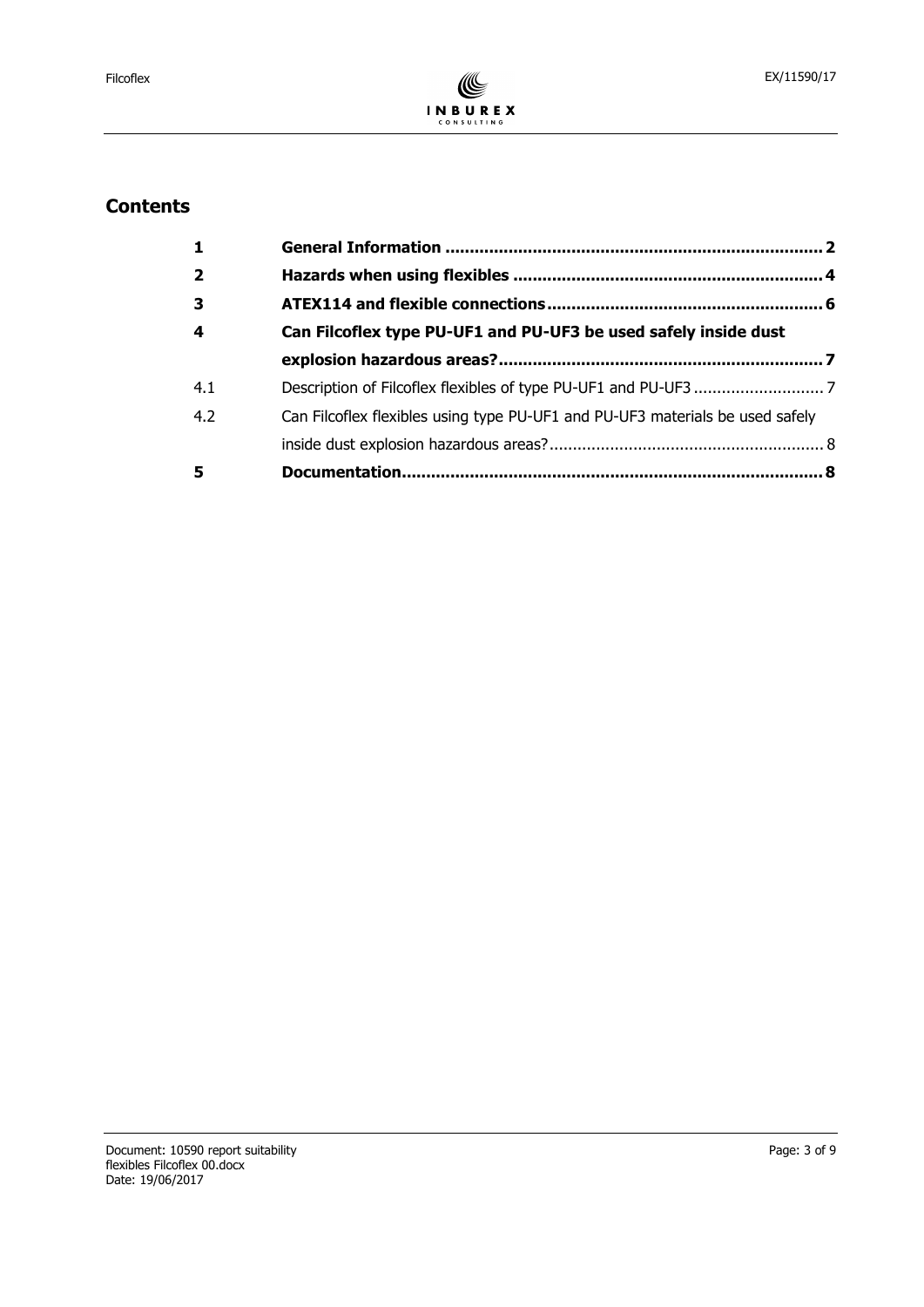### **1. Introduction**

Flexible connections are often used in the process industry for transport of powders and granules. In the transport through those flexible connections static charging may occur that under certain conditions may lead to hazardous static discharges. Those discharges might lead to ignition of potential explosive mixtures both in and outside the flexible and thus lead to dust explosions.

This document describes the potential ignition risks due to flexible connections and assesses whether the Filcoflex flexibles using PU-UF1 and PU-UF3 materials can be safely used inside hazardous dust areas containing explosive dust air mixtures.

### <span id="page-3-0"></span>**2 Hazards when using flexibles**

When product flows through flexibles, both the product and the flexibles might become charged electrostatically. The charge on the flexibles when they are **not conductive or not static dissipative** will tend to accumulate on the flexibles. At a certain point the field strength on the flexibles can become so high that spontaneous electrostatic discharges occur:

- Corona discharges which are **not hazardous** for dusty products.
- Brush discharges which are **not hazardous** for dusty products as long as we are dealing with pure dusts with MIE > 1 mJ (minimum ignition measured without induction).
- Propagating brush discharges in case of extreme charging. Because of the internal charging due to product transfer the outside of the flexible might also become charged by counter charge: bipolar charge. This means that at the inside e.g. the charge has become -20 kV but at the outer side +20 kV. If the potential difference becomes higher than the break down voltage of the flexible material, finally a so-called propagating brush discharge can develop. Such discharges can reach 1 J and thus are **hazardous** for most dusty and combustible products.
- Flexibles in general are not conductive, so cannot lead to spark discharges.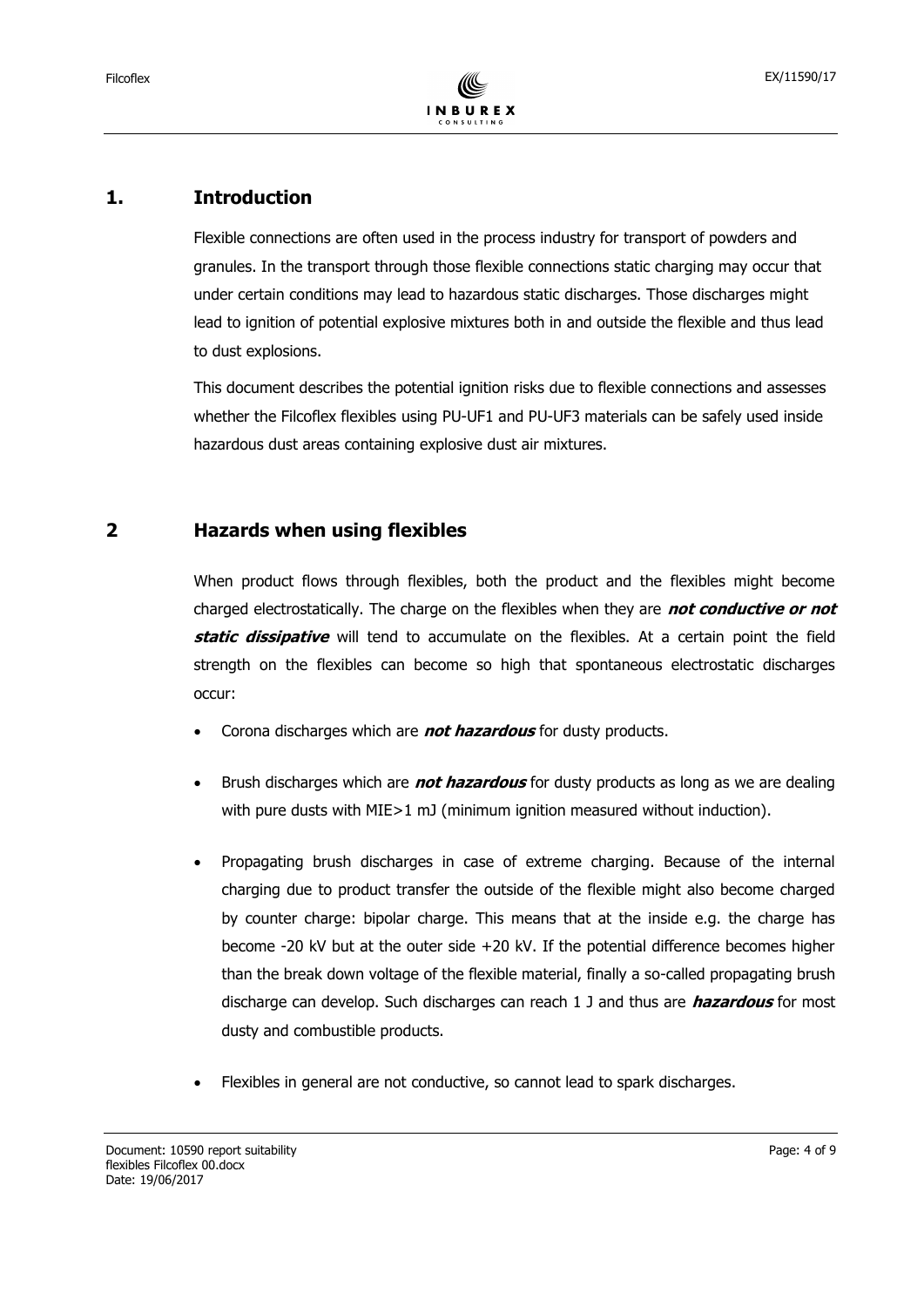Note, that when the flexibles charge they also cause an electrostatic field radiating to the outside. This charge may affect non-grounded conductive objects by charging through influention.

In standard EN 13463-1 for non-electrical equipment for use in potentially explosive atmospheres the use of plastic materials is in fact not limited in size or surface except if propagating brush discharges are possible. Then additional demands for the materials are necessary.

With regard to TRBS 2153, respectively IEC 60079-32-1, materials or objects can be classified:

- According to their **surface resistance** at test conditions of 23 (±2)°C and 25 (±5)% relative humidity as **conductive** (<10<sup>4</sup> Ohm), as **dissipative** (10<sup>4</sup> Ohm up to 10<sup>11</sup>Ohm) or as *insulating* ( $>10^{11}$  Ohm).
- According to their **volume resistance** at test conditions of 23 (±2)°C and 25 (±5)% relative humidity as **conductive** (<10<sup>4</sup> Ohmm), as **dissipative** (10<sup>4</sup> Ohmm up to 10<sup>9</sup> Ohmm) or as *insulating* ( $>10^9$  Ohmm).

So, summarizing, insulating or dissipative flexibles only may become a hazard when very high charging occurs that under certain conditions may lead to *propagating brush discharges*.

Such high charging can generated easily by pneumatic transport but also can be expected in metal chutes with flexibles where product falls through at high flow rates (more than 2 m/s) e.g. at emptying big bags, in longer chutes after blenders which are emptied etc.

In pneumatic transport the minimum length of a flexible at which charge levels become so high that propagating brush discharges can be triggered can be as small as 100 mm for extreme cases, but in general will be more than 300 mm.

Regarding chutes there is some expert discussion about the minimum height at which the charging levels can become so high that propagating brush discharges can be generated, but at the moment is regarded as a minimum height of 3 m.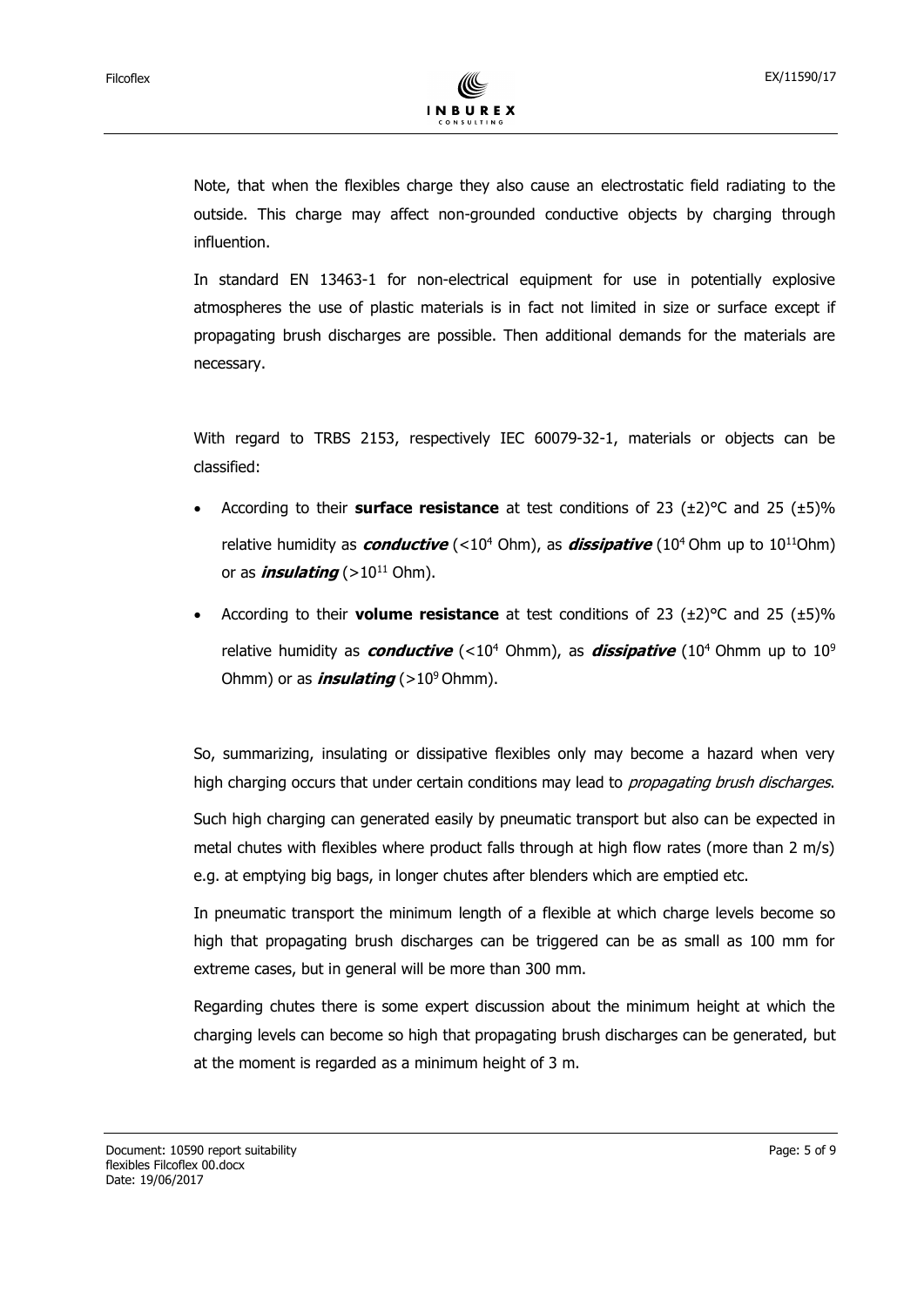In flexibles used for sieves in general these flow rates are not very high since the fall height is small and also less charging expected.

The diameter of flexibles is hardly influencing static charging levels on the flexible materials since the speed and mass flow rates influence charging of the flexible.

When using conductive or dissipative flexibles **in all cases** ignition sources by static charging is prevented, provided that all those parts are earthed well.

When inside the flexible **non-earthed** metal reinforcement rings are imbedded, these rings may charge in case of transport through those flexibles and may lead to spark discharges breaking through the flexible material. The potential energy of those rings will depend upon the ring diameter and built-up voltage: in practice a ring with diameter of 200 mm may create sparks with estimated potential energy of less than 5 mJ assuming the voltage is 30 kV. This energy level will increase proportional with its diameter.

When using plastic reinforcement rings, only brush discharges are expected.

#### <span id="page-5-0"></span>**3 ATEX114 and flexible connections**

Since flexible connections do not contain an inherent energy source or contain moving parts, they do **not** fall under ATEX114 and thus need no certificate when used inside zoned area. Of course in the same way as e.g. in simple piping they still can lead to ignition sources when used in a process, due the flowing product when e.g. parts are not grounded well or non-conductive parts are used etc.

In the case here the flexibles may give rise to corona, brush and propagating brush discharges when non-conductive or dissipative but only in combination with the product flowing through it. In case of imbedded non-earthed metal reinforcement rings, also sparking can be expected.

Such cases fall under the Machine Directive and a manufacturer shall indicate that their product is safe for its expected use e.g. by a test report that the material used is conductive or dissipative.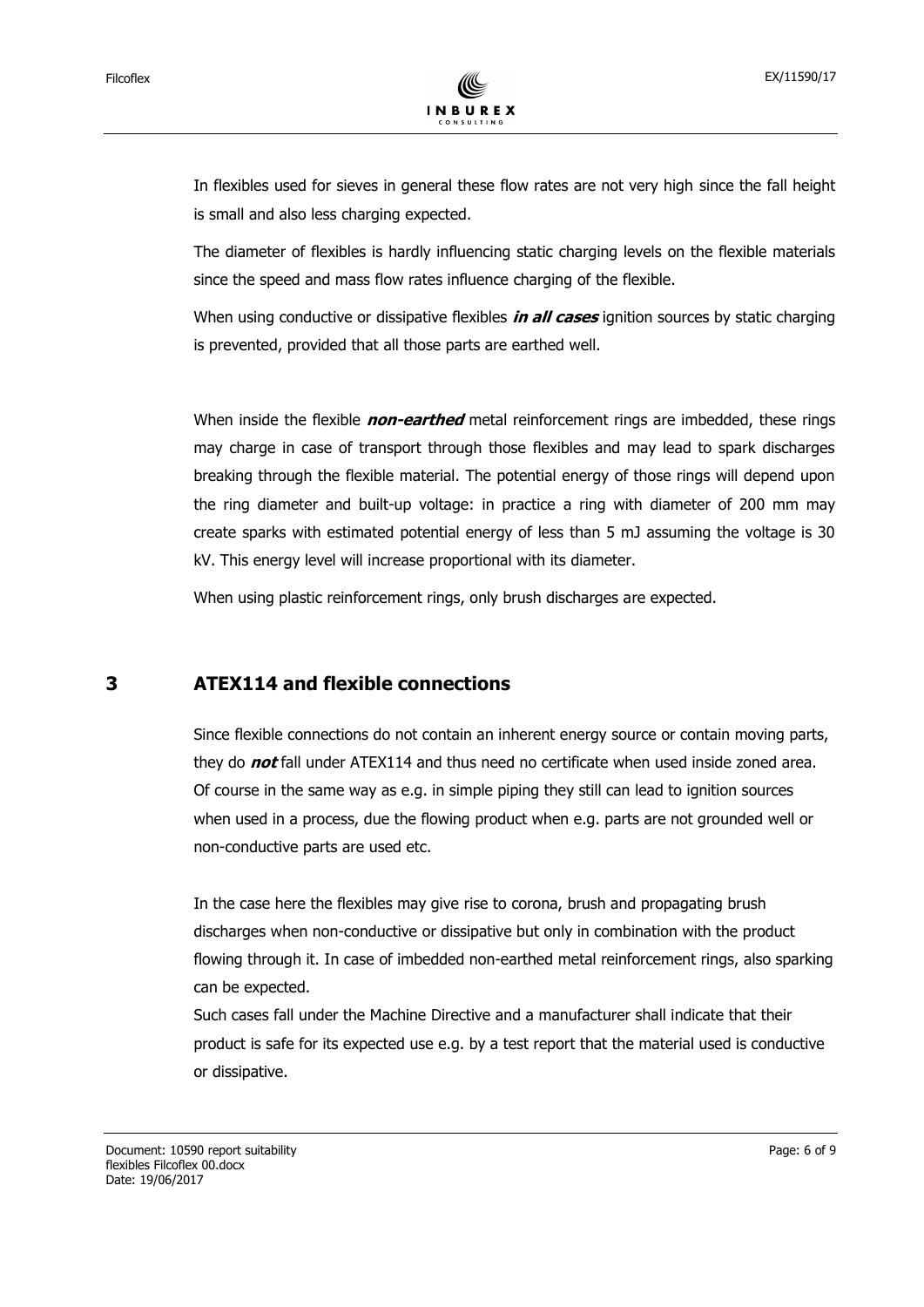

# <span id="page-6-0"></span>**4 Can Filcoflex type PU-UF1 and PU-UF3 be used safely inside dust explosion hazardous areas?**

#### <span id="page-6-1"></span>**4.1 Description of Filcoflex flexibles of type PU-UF1 and PU-UF3**

The flexible connections are made out of poly-urethane based flexible materials. The several connecting PU parts are plastic welded to ensure a high strength. The thickness of the flexible is 1 mm. The materials PU-UF1 and PU-UF3 are tested and approved for direct contact with food and drugs following all European guidelines and FDA.

The PU material has been tested for conductive properties and also has been tested whether possible propagating brush discharges are possible. The results are given in the following table.

| <b>Product</b> | Surface resistance<br>(DIN EN 1149-1)<br>(Ω) | <b>Volume resistance</b><br>(DIN EN 1149-2)<br>$(\Omega m)$ | <b>Propagating brush</b><br>discharges<br>possible? |
|----------------|----------------------------------------------|-------------------------------------------------------------|-----------------------------------------------------|
| PU-UF1         | 5 1012                                       | $3.10^{11}$                                                 | No                                                  |
| PU-UF3         | $2.10^{12}$                                  | $2 10^{11}$                                                 | No                                                  |

Note that propagating brush discharge testing has been done on a sheet sample of 200x200 mm, 300x300 mm and finally 465x465 mm, using test voltages up to 70 kV. In all cases no propagating brush discharges could be triggered.

From the data of the table it can be concluded that the material as such is not conductive and not dissipative, but that it was impossible to create propagating brush discharges, even at extreme high charging levels during the testing.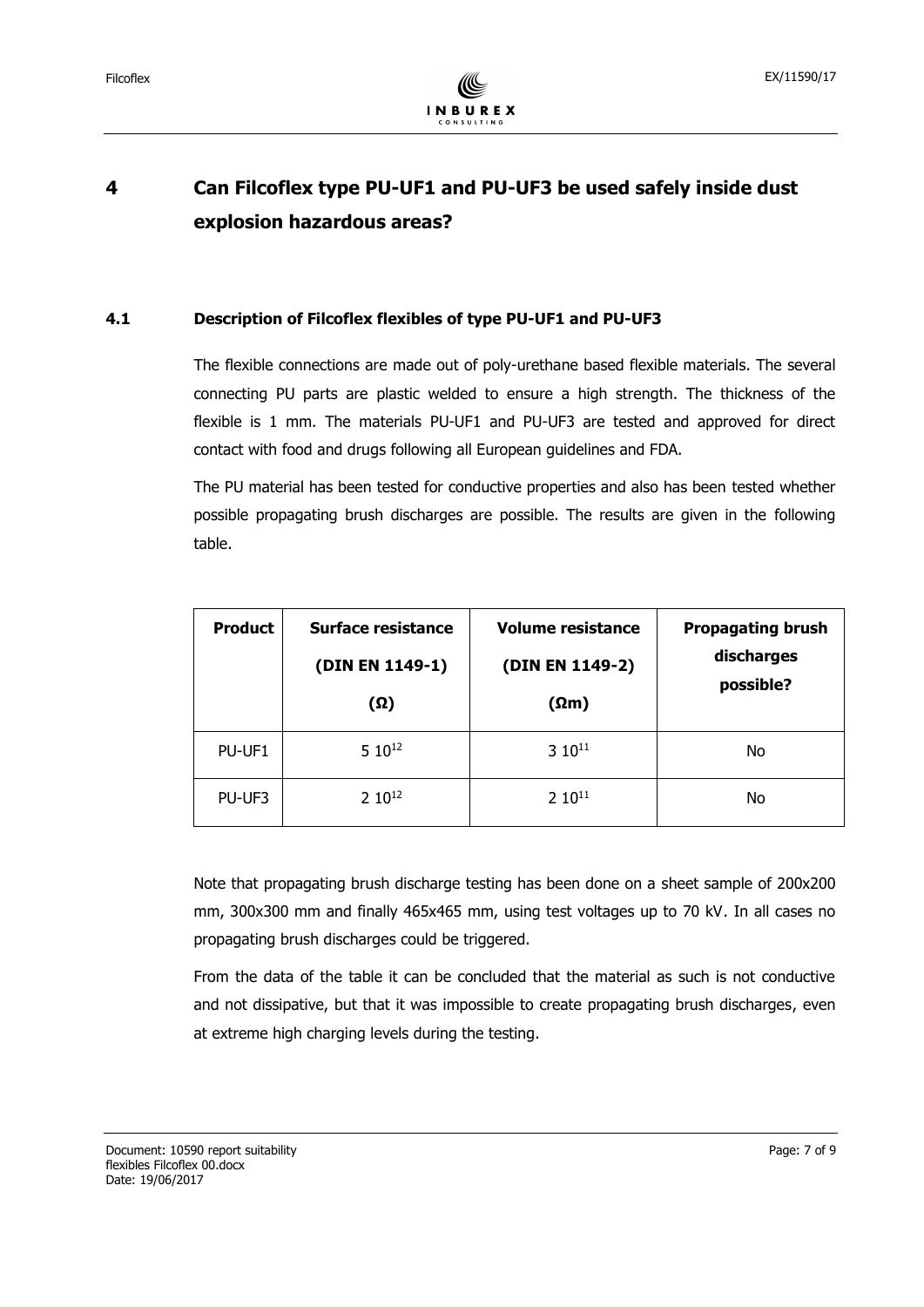High charging, however, may lead to corona and brush discharges. Only for combustible dusts with minimum ignition energy of less than 1 mJ, flammable vapours and gases brush discharges might be a hazard.

Finally the ready product using PU-UF1 or PU-UF3 as flexible material for the connection types FSC, FDM and KLB25 have been tested under real explosion conditions to find out at what maximum explosion pressure the flexibles still can be applied. It turns out that the flexibles can withstand up to 1.5 barg under real explosion conditions.

# <span id="page-7-0"></span>**4.2 Can Filcoflex flexibles using type PU-UF1 and PU-UF3 materials be used safely inside dust explosion hazardous areas?**

At the testing it was impossible under the given conditions to create the hazardous propagating brush discharges even at dimensions as large as 465x465 mm. When extrapolating the found results propagating brush discharges also are not expected at larger dimensions of the flexibles e.g. flexibles with diameter of 1 m and/or length of 1 m. Also other types of static discharges are not deemed to be harmful. This means that at and inside this type of flexible no hazardous static discharges are expected and thus these types of materials can be safely used for the flexibles inside dust explosion hazardous atmospheres and containing explosive mixtures. Of course when using metal reinforcement rings these rings shall be earthed well.

These materials can be applied for all dusty combustible products with a minimum ignition energy of more than 1 mJ.

In case of environments where flammable gases and vapors are possible, these materials shall not be applied.

## <span id="page-7-1"></span>**5 Documentation**

Documentation used: